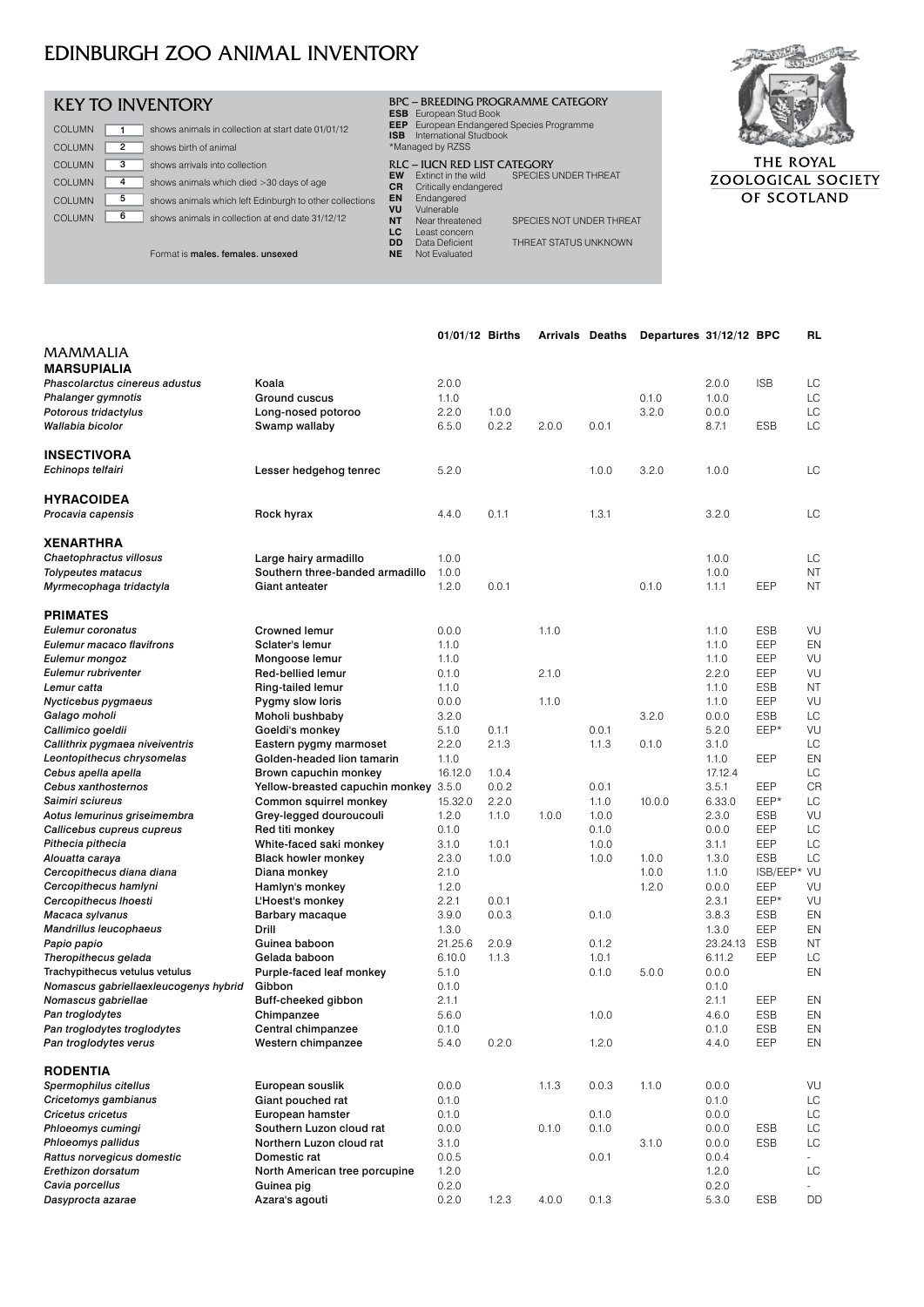|                                                                 |                                               | 01/01/12 Births   |        |                | <b>Arrivals Deaths</b> | Departures 31/12/12 BPC |                    |                   | RL        |
|-----------------------------------------------------------------|-----------------------------------------------|-------------------|--------|----------------|------------------------|-------------------------|--------------------|-------------------|-----------|
| <b>LAGOMORPHA</b>                                               |                                               |                   |        |                |                        |                         |                    |                   |           |
| Oryctolagus cuniculus domestic                                  | Domestic rabbit                               | 0.0.0             |        | 0.0.1          |                        |                         | 0.0.1              |                   |           |
| <b>CARNIVORA</b>                                                |                                               |                   |        |                |                        |                         |                    |                   |           |
| Catopuma temminckii                                             | Asiatic golden cat                            | 2.1.0             |        | 1.0.0          | 1.0.0                  |                         | 2.1.0              | EEP               | ΝT        |
| Leopardus wiedii                                                | Margay                                        | 1.1.0             |        |                |                        |                         | 1.1.0              | EEP               | <b>NT</b> |
| Neofelis nebulosa                                               | Clouded leopard                               | 0.0.0             |        | 0.1.0          |                        |                         | 0.1.0              | EEP               | EN        |
| Panthera leo persicus                                           | Asiatic Lion                                  | 1.1.0             |        | 1.0.0          | 1.0.0                  |                         | 1.1.0              | EEP               | EN        |
| Panthera onca                                                   | Jaguar                                        | 1.0.0             |        | 0.1.0          |                        |                         | 1.1.0              | <b>ESB</b>        | ΝT        |
| Panthera pardus orientalis                                      | Amur leopard                                  | 1.1.0             |        |                |                        |                         | 1.1.0              | EEP               | CR        |
| Panthera tigris sumatrae                                        | Sumatran tiger                                | 1.1.0             |        |                |                        |                         | 1.1.0              | EEP               | CR        |
| <b>Arctictis binturong</b>                                      | <b>Binturong</b>                              | 1.1.0             |        | 1.0.0          |                        | 1.0.0                   | 1.1.0              | <b>ESB</b>        | VU<br>LC  |
| Helogale parvula<br>Suricata suricatta                          | Dwarf mongoose<br>Meerkat                     | 0.0.0<br>0.0.0    | 3.0.11 | 2.2.0<br>3.8.0 | 0.1.7                  |                         | 5.1.4<br>3.8.0     |                   | LC        |
| Proteles cristata septrionalis                                  | Aardwolf                                      | 1.1.0             | 0.0.2  |                | 0.0.2                  |                         | 1.1.0              |                   | LC        |
| Chrysocyon brachyurus                                           | <b>Maned wolf</b>                             | 0.2.0             |        |                |                        | 0.2.0                   | 0.0.0              | EEP               | <b>NT</b> |
| Lycaon pictus                                                   | Painted hunting dog                           | 3.0.0             |        | 0.2.0          |                        |                         | 3.2.0              | EEP               | EN        |
| Ailuropoda melanoleuca                                          | Giant panda                                   | 1.1.0             |        |                |                        |                         | 1.1.0              | <b>ISB</b>        | EN        |
| <b>Helarctos malayanus</b>                                      | Malayan sun bear                              | 2.0.0             |        |                |                        |                         | 2.0.0              | EEP               | VU        |
| Aonyx cinerea                                                   | Asiatic small-clawed otter                    | 3.4.0             | 2.3.0  |                |                        | 1.0.0                   | 4.7.0              |                   | VU        |
| Lutra lutra lutra                                               | European otter                                | 3.3.1             |        |                | 1.0.1                  | 2.3.0                   | 0.0.0              | EEP*              | <b>NT</b> |
| Gulo gulo gulo                                                  | Wolverine                                     | 1.1.0             |        |                |                        |                         | 1.1.0              | EEP               | <b>NT</b> |
| Vormela peregusna                                               | Marbled polecat                               | 3.2.0             |        |                | 1.0.0                  | 2.2.0                   | 0.0.0              | ESB               | VU        |
| <b>Mephitis mephitis</b>                                        | Striped skunk                                 | 0.1.0             |        | 1.1.0          | 0.2.0                  |                         | 1.0.0              |                   | LC        |
| PINNIPEDIA                                                      |                                               |                   |        |                |                        |                         |                    |                   |           |
| Otaria flavescens                                               | Patagonian sealion                            | 1.0.0             |        |                |                        | 1.0.0                   | 0.0.0              | <b>ESB</b>        | LC        |
|                                                                 |                                               |                   |        |                |                        |                         |                    |                   |           |
| <b>PERISSODACTYLA</b>                                           |                                               |                   |        |                |                        |                         |                    |                   |           |
| Equus grevyii                                                   | Grevy's zebra                                 | 2.4.0             |        |                |                        | 0.1.0                   | 2.3.0              | EEP               | EN        |
| <b>Tapirus indicus</b>                                          | Malayan tapir                                 | 0.2.0             |        | 1.0.0          |                        |                         | 1.2.0              | EEP               | EN        |
| Rhinoceros unicornis                                            | Greater one-horned rhinoceros                 | 2.0.0             |        |                |                        |                         | 2.0.0              | EEP               | VU        |
|                                                                 |                                               |                   |        |                |                        |                         |                    |                   |           |
| <b>ARTIODACTYLA</b>                                             |                                               |                   |        |                |                        |                         |                    | ESB*              |           |
| Phacochoerus africanus africanus<br>Potamochoerus porcus pictus | Warthog<br>Red river hog                      | 0.1.0<br>4.3.0    | 1.1.0  | 1.3.2          | 0.1.0<br>1.1.0         | 4.3.0                   | 0.0.0<br>1.3.2     | EEP               | LC<br>LC  |
| Sus cebifrons negrinus                                          | Visayan warty pig                             | 1.1.0             | 0.0.5  | 4.4.0          | 0.0.5                  |                         | 5.5.0              | EEP               | CR        |
| Sus scrofa scrofa kunekune                                      | Kune Kune pig                                 | 2.1.0             |        |                |                        |                         | 2.1.0              |                   |           |
| <b>Hexaprotodon liberiensis</b>                                 | Pygmy hippopotamus                            | 1.2.0             |        |                |                        |                         | 1.2.0              | EEP               | VU        |
| Vicugna vicugna                                                 | Vicuna                                        | 1.2.0             |        |                |                        |                         | 1.2.0              | EEP               | LC        |
| Tragulus javanicus                                              | Lesser Malayan chevrotain                     | 2.3.0             | 2.1.0  |                |                        | 1.1.0                   | 3.3.0              | EEP               | LC        |
| Pudu puda                                                       | Southern pudu                                 | 3.3.0             | 1.0.0  |                |                        | 1.0.0                   | 3.3.0              | EEP               | VU        |
| Axis kuhlii                                                     | Kuhl's hog deer                               | 3.0.0             |        |                |                        |                         | 3.0.0              |                   | <b>CR</b> |
| Rusa alfredi                                                    | Visayan spotted deer                          | 0.0.0             |        | 2.0.0          |                        |                         | 2.0.0              | <b>ISB</b>        | EN        |
| Madoqua kirkii                                                  | Kirk's dik-dik                                | 2.0.0             |        | 1.1.0          |                        | 2.0.0                   | 1.1.0              | <b>ESB</b><br>EEP | LC        |
| Bos javanicus javanicus<br><b>Bos taurus taurus Heck</b>        | Banteng<br>Heck cattle                        | 1.0.0<br>3.8.0    | 1.4.0  | 0.1.0          | 1.1.0                  | 3.11.0                  | 1.1.0<br>0.0.0     |                   | EN<br>÷.  |
| Tragelaphus angasii                                             | Lowland nyala                                 | 8.9.0             | 3.1.0  |                | 3.0.0                  | 2.2.0                   | 6.8.0              | <b>ESB</b>        | LC        |
| Tragelaphus eurycerus isaaci                                    | Eastern bongo                                 | 1.2.0             |        |                |                        | 1.2.0                   | 0.0.0              | EEP               | <b>CR</b> |
| Tragelaphus imberbis                                            | Lesser kudu                                   | 3.3.0             | 2.1.0  | 0.1.0          | 1.1.0                  | 1.1.0                   | 3.3.0              | ESB               | <b>NT</b> |
| Naemorhedus griseus arnouxianus                                 | Chinese goral                                 | 3.3.0             |        |                |                        | 2.2.0                   | 1.1.0              | ESB*              | VU        |
| Iragelaphus imberbis                                            | Lesser kudu                                   | 3.3.0             | 2.1.0  | 0.1.0          | 1.1.0                  | 1.1.0                   | 3.3.0              | ESB               | <b>NT</b> |
| Naemorhedus griseus arnouxianus                                 | Chinese goral                                 | 3.3.0             |        |                |                        | 2.2.0                   | 1.1.0              | ESB*              | VU        |
|                                                                 |                                               |                   |        |                |                        |                         |                    |                   |           |
| <b>AVES</b>                                                     |                                               |                   |        |                |                        |                         |                    |                   |           |
| <b>RHEIIFORMES</b><br>Pterocnemia pennata                       | Darwin's rhea                                 | 2.2.0             |        |                | 0.1.0                  |                         | 2.1.0              | <b>ESB</b>        | <b>NT</b> |
|                                                                 |                                               |                   |        |                |                        |                         |                    |                   |           |
| <b>CASUARIIFORMES</b>                                           |                                               |                   |        |                |                        |                         |                    |                   |           |
| Casuarius casuarius                                             | Southern cassowary                            | 1.1.0             |        |                |                        |                         | 1.1.0              | <b>ESB</b>        | VU        |
|                                                                 |                                               |                   |        |                |                        |                         |                    |                   |           |
| <b>SPHENISCIFORMES</b>                                          |                                               |                   |        |                |                        |                         |                    |                   |           |
| Aptenodytes patagonicus patagonicus                             | King penguin                                  | 7.1.0             |        |                | 1.1.0                  | 5.0.0                   | 0.0.0              | ESB*              | LC        |
| Eudyptes moseleyi                                               | Northern rockhopper penguin<br>Gentoo penguin | 12.7.0<br>79.93.0 | 1.5.3  | 6.6.0          | 1.1.0<br>7.4.3         | 61.78.0                 | 17.12.0<br>12.16.0 | ESB<br>ESB*       | EN<br>ΝT  |
| Pygoscelis papua papua                                          |                                               |                   |        |                |                        |                         |                    |                   |           |
| <b>GALLIFORMES</b>                                              |                                               |                   |        |                |                        |                         |                    |                   |           |
| <b>Acryllium vulturinum</b>                                     | Vulturine guineafowl                          | 1.2.0             |        |                |                        |                         | 1.2.0              |                   | LC        |
| Agriocharis ocellata                                            | Ocellated turkey                              | 1.1.0             | 0.0.2  |                | 1.0.0                  |                         | 0.1.2              |                   | <b>NT</b> |
| Gallus gallus gallus                                            | Red junglefowl                                | 2.4.0             |        |                |                        | 0.1.0                   | 2.3.0              |                   | LC        |
| Gallus gallus domestic Silkie                                   | Silkie chicken                                | 1.3.0             |        |                |                        | 1.3.0                   | 0.0.0              |                   |           |
| Argusianus argus                                                | Great argus pheasant                          | 3.1.0             |        |                |                        | 1.0.0                   | 2.1.0              | ESB               | <b>NT</b> |
| <b>ANSERIFORMES</b>                                             |                                               |                   |        |                |                        |                         |                    |                   |           |
| Anas bernieri                                                   | Madagascar teal                               | 1.1.0             |        |                | 0.1.0                  |                         | 1.0.0              | <b>ISB</b>        | EN        |
| Anas melleri                                                    | Meller's duck                                 | 1.0.0             | 1.0.2  | 0.1.0          | 1.0.2                  |                         | 1.1.0              | EEP               | EN        |
| Anas sibilatrix                                                 | Chiloe wigeon                                 | 1.1.0             |        |                |                        | 1.1.0                   | 0.0.0              |                   | LC        |
| Anser indicus                                                   | Bar-headed goose                              | 3.2.0             |        |                |                        | 3.2.0                   | 0.0.0              |                   | LC        |
|                                                                 |                                               |                   |        |                |                        |                         |                    |                   |           |
| <b>CICONIIFORMES</b>                                            |                                               |                   |        |                |                        |                         |                    |                   |           |
| Phoenicopterus chilensis                                        | Chilean flamingo                              | 22.15.0           |        |                | 0.2.0                  |                         | 22.13.0            |                   | ΝT        |
| Ciconia nigra                                                   | <b>Black stork</b>                            | 2.0.0             |        |                |                        |                         | 2.0.0              | <b>ESB</b>        | LC        |
| Eudocimus ruber<br>Geronticus eremita                           | <b>Scarlet ibis</b>                           | 4.4.0             |        |                | 1.0.0<br>2.1.0         |                         | 3.4.0              | EEP               | LC<br>CR  |
| Scopus umbretta                                                 | Waldrapp ibis<br>Hamerkop                     | 8.10.0<br>1.1.0   |        |                | 0.1.0                  |                         | 6.9.0<br>1.0.0     | ESB               | LC        |
|                                                                 |                                               |                   |        |                |                        |                         |                    |                   |           |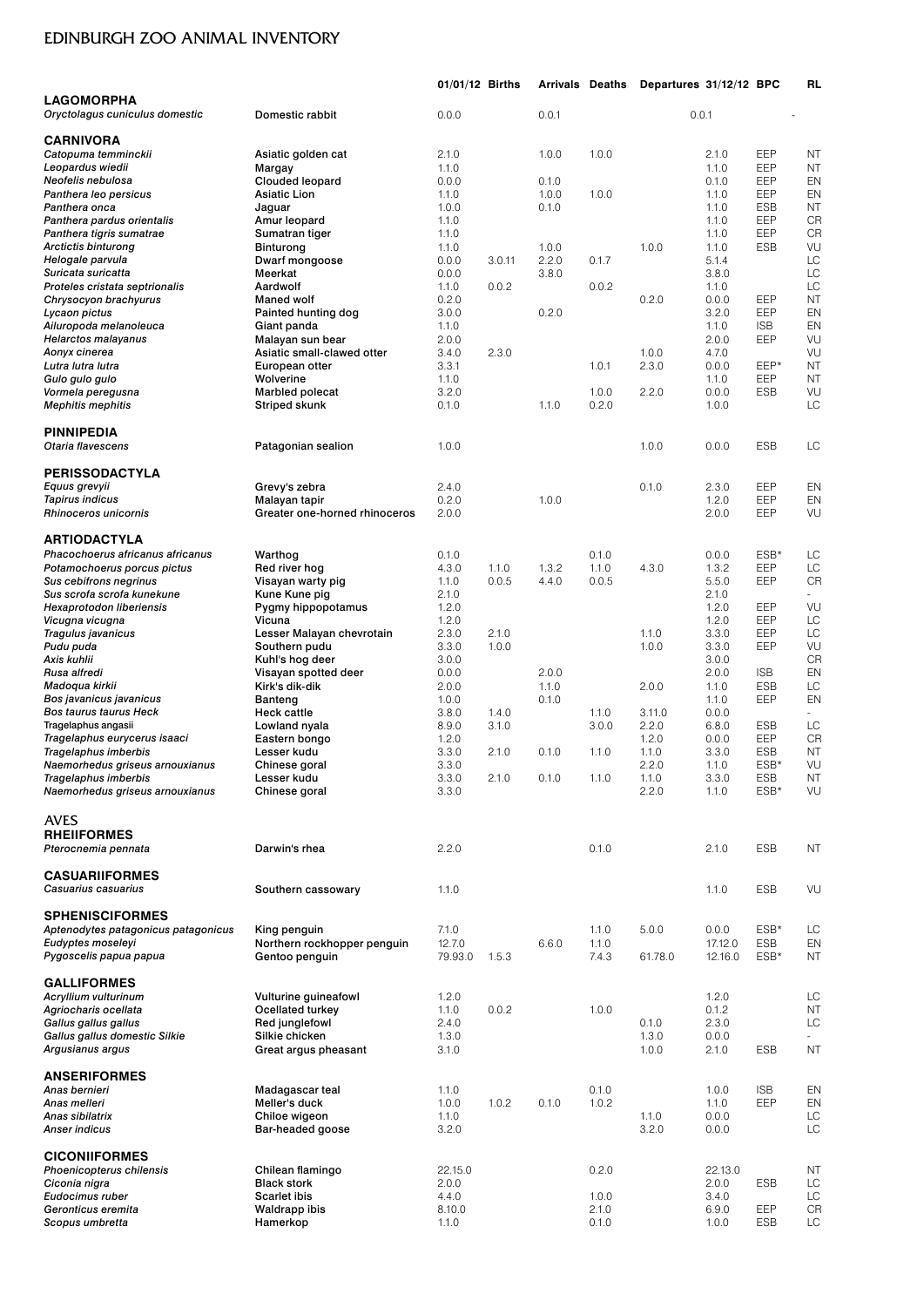|                                                                    |                                                       | 01/01/12 Births |       | <b>Arrivals Deaths</b> |       | Departures 31/12/12 BPC |                |                          | <b>RL</b>              |
|--------------------------------------------------------------------|-------------------------------------------------------|-----------------|-------|------------------------|-------|-------------------------|----------------|--------------------------|------------------------|
| <b>PELECANIFORMES</b><br>Pelecanus onocrotalus                     | Eastern white pelican                                 | 0.0.0           |       | 3.1.0                  |       |                         | 3.1.0          |                          | LC                     |
| <b>FALCONIFORMES</b>                                               |                                                       |                 |       |                        |       |                         |                |                          |                        |
| Cathartes aura                                                     | Turkey vulture                                        | 2.0.0           |       |                        |       |                         | 2.0.0          |                          | LC                     |
| Polyborus plancus                                                  | Southern crested caracara                             | 1.1.0           |       |                        |       | 1.1.0                   | 0.0.0          |                          | LC                     |
| Haliaeetus pelagicus pelagicus                                     | Steller's sea eagle                                   | 1.1.0           |       |                        |       |                         | 1.1.0          | <b>ESB</b><br><b>ESB</b> | VU                     |
| Neophron percnopterus<br>Terathopius ecaudatus                     | Egyptian vulture<br>Bateleur eagle                    | 0.2.0<br>0.1.0  |       |                        |       |                         | 0.2.0<br>0.1.0 |                          | EN<br>LC               |
| <b>GRUIFORMES</b>                                                  |                                                       |                 |       |                        |       |                         |                |                          |                        |
| Anthropoides paradisea                                             | <b>Stanley crane</b>                                  | 1.1.0           |       |                        |       | 1.1.0                   | 0.0.0          | <b>ESB</b>               | VU                     |
| Grus vipio<br>Balearica regulorum gibbericeps                      | White-naped crane<br>East African crowned crane       | 1.1.0<br>1.1.0  |       | 1.0.0                  |       | 1.1.0                   | 0.0.0<br>2.1.0 | <b>ESB</b>               | VU<br>EN               |
|                                                                    |                                                       |                 |       |                        |       |                         |                |                          |                        |
| <b>COLUMBIFORMES</b>                                               |                                                       |                 |       |                        |       |                         |                |                          |                        |
| Caloenas nicobarica                                                | Nicobar pigeon                                        | 6.1.0           | 1.2.0 |                        |       |                         | 7.3.0          |                          | <b>NT</b>              |
| Chalcophaps indica<br>Gallicolumba luzonica                        | Green-winged dove<br>Luzon bleeding heart dove        | 3.2.0<br>1.0.0  | 2.6.2 | 0.1.0                  |       | 1.1.0<br>1.1.0          | 4.7.2<br>0.0.0 | <b>ESB</b>               | LC<br><b>NT</b>        |
| Goura victoria victoria                                            | Victoria crowned pigeon                               | 1.1.0           | 0.0.1 |                        |       |                         | 1.1.1          | <b>ESB</b>               | VU                     |
| Ocyphaps lophotes                                                  | Crested pigeon                                        | 0.4.0           |       |                        |       | 0.4.0                   | 0.0.0          |                          | LC                     |
| Zenaida graysoni                                                   | Socorro dove                                          | 1.0.0           |       |                        |       |                         | 1.0.0          | EEP                      | EW                     |
| <b>PSITTACIFORMES</b>                                              |                                                       |                 |       |                        |       |                         |                |                          |                        |
| Trichoglossus moluccanus                                           | Rainbow lorikeet                                      | 2.0.0           |       |                        |       |                         | 2.0.0          |                          | LC                     |
| Eclectus roratus polychloros<br>Ara ararauna                       | Red-sided eclectus parrot                             | 1.1.0<br>0.3.0  |       |                        |       | 1.1.0                   | 0.0.0<br>0.3.0 |                          | LC<br>LC               |
| Primolius maracana                                                 | Blue and gold macaw<br>Illiger's macaw                | 3.2.0           |       |                        |       | 2.1.0                   | 1.1.0          |                          | <b>NT</b>              |
| Ara rubrogenys                                                     | Red-fronted macaw                                     | 1.1.0           | 0.0.2 |                        | 0.0.2 |                         | 1.1.0          | EEP*                     | EN                     |
| Rhynchopsitta pachyrhyncha                                         | Thick-billed parrot                                   | 6.3.0           |       |                        |       |                         | 6.3.0          | ESB*                     | EN                     |
| pachyrhynchha<br>Forpus conspicillatus                             | Spectacled parrotlet                                  | 0.0.0           |       | 12.11.0                | 2.1.0 |                         | 10.10.0        |                          | LC                     |
| Cacatua sulphurea                                                  | Lesser sulphur-crested cockatoo                       | 0.1.0           |       |                        |       |                         | 0.1.0          |                          | <b>CR</b>              |
| <b>CUCULIFORMES</b>                                                |                                                       |                 |       |                        |       |                         |                |                          |                        |
| Musophaga rossae                                                   | Lady Ross' turaco                                     | 1.1.0           | 0.0.1 |                        | 0.0.1 |                         | 1.1.0          |                          | LC                     |
| Musophaga violacea                                                 | Violet turaco                                         | 5.2.0           | 0.0.2 |                        | 1.0.2 | 3.2.0                   | 1.0.0          | <b>ESB</b>               | LC                     |
| <b>STRIGIFORMES</b>                                                |                                                       |                 |       |                        |       |                         |                |                          |                        |
| Tyto alba                                                          | Common barn owl                                       | 0.1.0           |       | 0.0.1                  | 0.1.1 |                         | 0.0.0          |                          | LC                     |
| <b>Bubo bengalensis</b><br><b>Bubo bubo</b>                        | Bengal eagle owl<br>Eurasian eagle owl                | 0.0.1<br>0.1.0  |       | 0.1.0                  |       | 0.1.0                   | 0.0.1<br>0.1.0 |                          | LC<br>LC               |
| <b>Ptilopsis leucotis</b>                                          | Northern white-faced scops owl                        | 0.1.0           |       |                        |       |                         | 0.1.0          |                          | LC                     |
| Strix aluco                                                        | Tawny owl                                             | 0.1.0           |       |                        |       |                         | 0.1.0          |                          | LC                     |
| Strix nebulosa                                                     | Great grey owl                                        | 0.1.0           |       |                        |       |                         | 0.1.0          |                          | LC                     |
| <b>CORACIIFORMES</b>                                               |                                                       |                 |       |                        |       |                         |                |                          |                        |
| Coracias caudata                                                   | Lilac-breasted roller                                 | 1.3.0           |       |                        |       | 1.1.0                   | 0.2.0          |                          | LC<br>LC               |
| Dacelo novaeguinea<br>Tockus deckeni                               | Laughing kookaburra<br>Von der Decken's hornbill      | 1.1.0<br>1.1.0  |       |                        | 1.0.0 | 1.1.0                   | 0.1.0          | <b>ESB</b>               | LC                     |
| Anthracoceros malayanus                                            | Black hornbill                                        | 1.0.0           |       |                        |       | 1.0.0                   | 0.0.0          | <b>ESB</b>               | <b>NT</b>              |
| <b>Bucorvus leadbeateri</b>                                        | Southern ground hornbill                              | 1.0.0           |       |                        |       |                         | 1.0.0          | <b>ESB</b>               | LC                     |
| <b>PICIFORMES</b>                                                  |                                                       |                 |       |                        |       |                         |                |                          |                        |
| Lybius dubius                                                      | <b>Bearded barbet</b>                                 | 1.0.0           |       |                        |       |                         | 1.0.0          | 0.0.0                    |                        |
| <b>PASSERIFORMES</b>                                               | Andean cock-of-the-rock                               | 1.0.0           |       |                        |       |                         | 1.0.0          |                          | LC                     |
| Rupicola peruvianus<br>Entomyzon cyanotis                          | <b>Blue-faced honeyeater</b>                          | 1.2.0           |       |                        |       | 1.2.0                   | 0.0.0          |                          | LC                     |
| Corvus corax                                                       | Raven                                                 | 1.1.0           |       |                        |       |                         | 1.1.0          |                          | LC                     |
| Cyanopica cyana                                                    | Azure-winged magpie                                   | 2.3.0           |       |                        |       |                         | 2.3.0          |                          | LC                     |
| Leucopsar rothschildi                                              | Bali starling                                         | 1.3.0           |       |                        |       |                         | 1.3.0          | EEP                      | CR                     |
| Zoothera dohertyi<br>Dryonastes courtoisi                          | Chestnut-backed thrush<br>Blue-crowned laughingthrush | 1.1.0<br>3.1.0  | 4.1.6 |                        | 1.1.5 |                         | 4.1.1<br>3.1.0 | ESB<br>ESB               | <b>NT</b><br>CR        |
| Icterus oberi                                                      | Montserrat oriole                                     | 1.1.0           |       |                        |       |                         | 1.1.0          |                          | CR                     |
| Cardinalis cardinalis                                              | Northern cardinal                                     | 1.1.0           |       |                        |       | 1.1.0                   | 0.0.0          |                          | LC                     |
| <b>REPTILIA</b>                                                    |                                                       |                 |       |                        |       |                         |                |                          |                        |
| <b>CHELONIA</b>                                                    |                                                       |                 |       |                        |       |                         |                |                          |                        |
| Geochelone denticulata                                             | Yellow-footed tortoise                                | 0.0.5           |       |                        |       |                         | 0.0.5          |                          | VU                     |
| Malacochersus tornieri<br>Testudo kleinmanni                       | Pancake tortoise<br>Egyptian tortoise                 | 6.4.0<br>4.0.0  |       |                        |       | 1.2.0                   | 5.2.0<br>4.0.0 | <b>ESB</b><br>EEP        | VU<br>CR               |
|                                                                    |                                                       |                 |       |                        |       |                         |                |                          |                        |
| <b>SQUAMATA SAURIA</b><br>Pogona henrylawsoni                      |                                                       | 0.1.0           |       |                        |       | 0.1.0                   | 0.0.0          |                          | <b>NE</b>              |
| Pogona vitticeps                                                   | Rankin's dragon<br>Bearded dragon                     | 1.0.0           |       |                        |       |                         | 1.0.0          |                          | <b>NE</b>              |
| Eublepharis macularius                                             | Leopard gecko                                         | 0.2.0           |       |                        |       |                         | 0.2.0          |                          | <b>NE</b>              |
|                                                                    |                                                       |                 |       |                        |       |                         |                |                          |                        |
| <b>SQUAMATA SERPENTES</b>                                          |                                                       |                 |       |                        |       |                         |                |                          |                        |
| <b>Python regius</b><br>Dasypeltis atra                            | Royal python<br>Egg-eating snake                      | 1.1.1<br>0.0.0  |       | 0.0.7                  | 0.0.3 |                         | 1.1.1<br>0.0.4 |                          | <b>NE</b><br><b>NE</b> |
| Elaphe guttata                                                     | Corn snake                                            | 5.3.0           |       |                        | 1.0.0 |                         | 4.3.0          |                          | <b>NE</b>              |
| Elaphe longissima                                                  | Aesculapian snake                                     | 0.0.4           |       | 0.0.1                  | 0.0.2 |                         | 0.0.3          |                          | <b>NE</b>              |
| Elaphe taeniata friesei                                            | Taiwan beauty snake                                   | 0.0.0           |       | 1.0.1                  |       |                         | 1.0.1          |                          | <b>NE</b>              |
| Lampropeltis getula californiae<br>Lampropeltis triangulum nelsoni | California kingsnake<br>Nelson's milksnake            | 2.2.0<br>1.0.0  |       | 0.1.0                  | 1.0.0 |                         | 1.2.0<br>1.0.0 |                          | LC<br><b>NE</b>        |
|                                                                    |                                                       |                 |       |                        |       |                         |                |                          |                        |